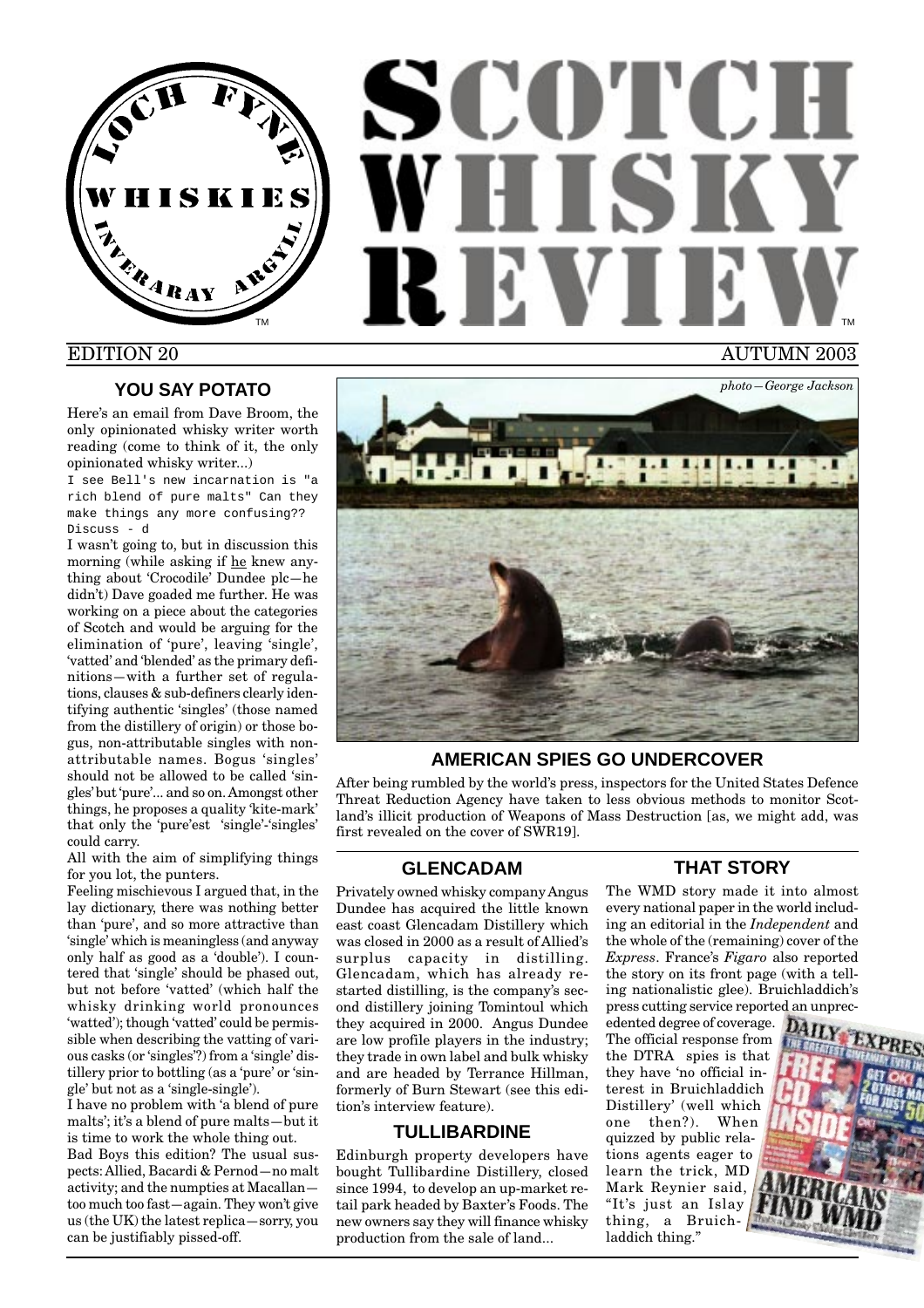

#### **Ian Bankier has tired of being in the spotlight recently but fortunately had just one interview left in him for the SWR.**

#### **LFW: What is your job?**

I am chief executive of CL World Brands, a new company created at the beginning of 2003 to hold all of the drinks industry investments of CL Financial of Trinidad. This includes the best part of Angostura, a majority stake in Todhunter of Florida—a major producer of rum and other alcoholics, cooking wines and vinegars—the whole of Hine, two French distribution companies and Burn Stewart. There are four operating bases: France, the Caribbean, United States and Scotland. Each is a fully-fledged company with its own managing and sales directors and interfaces with a network within CL World Brands, now headquartered here in East Kilbride. We in turn report to CL Financial.

#### **LFW: What is CL Financial?**

A conglomerate with four prime interests: energy (oil & gas), financial services, real estate and now beverages. The group has turnover of billions of dollars and has thousands of employees.

It is basically the creation of Mr. Laurence Duprey, a visionary Trinidadian of French extraction who owns most of the stock and likes to create and build things and a better economy for Trinidad and Tobago; his enterprises represent a very substantial part of the gross national product. CL started in Life Insurance and then got into other financial services; it has a very substantial part of one of the island's biggest banks.

It's a family business; I think CL stands for Cyril Lucian, the grandfather. Now because Laurence has no successors, part of his logic in acquiring Burn Stewart is to find competent management capable of looking after his empire; he's past 'retirement' age.

The buy-out of Burn Stewart has been described as a 'Trojan Horse' deal, where we have sold ourselves but actually are now inside the gates; a nice description. CL Financial have a lot of assets with exposure to the Caribbean and they wanted to get a global rating. Beverages are a way to get exposure to a number of markets around the world with a relatively low risk. I think there is going to be more consolidation in the drinks industry with many other opportunities—now we have quite a deep pocket behind us.

CL moved into drinks in 1998 with the acquisition of Angostura who, in addition to the famous bitters brand have a substantial rum distillery in Trinidad. They are a very significant supplier to Bacardi (who don't actually produce any rum themselves).

We also have a stake in Belvedere S.A. who own three Polish vodka distilleries and enjoy a big part of the domestic Polish vodka market.

#### **LFW: What are Angostura bitters?**

They won't give me the recipe! It's a mixture of spices, herbs, and botanicals on an alcohol base. It started as a medicinal compound by a German, Doctor Siegert, and by the turn of the century it became a part of cocktails. Soon the British aristocracy took it for their pink gins and so it travelled around the world. The UK is the third biggest market, mainly in cocktail bars. One of our tasks is to find new uses: cooking, coffee, ice cream, fruit, water… an 'Angostura Spring'—water with a couple of dashes in it—is very nice!

Angostura is a high profile company and one of the jewels in the Trinidad crown, it's very prestigious. At present I go to Trinidad every second month. Angostoura is part of my charge.

#### **LFW: Were you at the start of Burn Stewart?**

No, I started in 1994. Originally Burn Stewart was a small whisky-broking company owned by the Hillman family who were well known in the industry. In 1988 Bill Thornton, formerly of Hiram Walker, bought Burn Stewart as he wanted a vehicle to create a fully vertically integrated Scotch Whisky company and then to buy some brands. He did very well—the only person since the war to create such a whisky company—but the brand-buying ambition was never fulfilled as events in the marketplace conspired against him.

He had narrowly missed buying Whyte & Mackay from Brent Walker. As he didn't want to be in the same position again whereby he was held up by speed of funds, in 1991 he listed Burn Stewart on the London Stock Exchange to get access to the capital market and started looking for another Whyte & Mackay.

At the time of the flotation Burn Stewart had the Scottish Leader blend and Deanston Distillery but the principal product was bulk blend and 'own label' supermarket bottlings. He was handicapped that he had no branded business. I joined as a troubleshooter a couple of years after listing, when things were beginning to get sticky. My background is finance and law—and boy! Here I had to shoot some trouble! The Scotch private label market was going seriously negative in terms of pricing and we got to our worst position in 1997 but now have dug ourselves out of it.

#### **LFW: What went wrong?**

Pricing, pricing and pricing. Look at the airline industry today—never been fuller but making less and less money. Why do people do that? In the nineties the Scotch industry got into the same pickle (still is) by cutting prices. When we started there were margins of up to 45%, now we're down to almost nothing and still going down.

Private label supermarket supply became an interesting sector in the late eighties. Supermarkets led by Marks & Spencer got the notion that a nonbranded value-for-money offering was what the consumer wanted. This business made Invergordon in particular lots of money and Burn Stewart was a player as well. But it became too interesting and other significant players moved in, creating turf wars while buying business; you can't get into that sort of low cost trade except on cut-throat pricing. They brought the price down and that's the way it's been going ever since.

Similarly with bulk whisky. In the good old days bulk to Japan made millionaires of some people. Today bulk is cut-throat, penny sensitive and not sustainable if you want to create equity in your business.

Our response has been to get out of it. Burn Stewart made spectacular losses between 1997 and 2002—our margins were sliced while we were dropping business. By shaking off the low-end business we lost 35% of volume in one year. Because of the investment process unique to Scotch whisky it took three or four years to change direction, but we generated enough cash to survive that process. By and large we are now out of it. These days Invergordon are the main providers of bulk, with Angus Dundee and Inver House heavily involved as well.

#### **LFW: How do you get out of that sort of business?**

You price yourself out, make a stand, and look critically at your returns on capital. The unique thing about Scotch is you can't make it today and sell it tomorrow, so it doesn't fit the text book model of marginal pricing, efficiencies and cost reductions—you have an ongoing investment process to consider. If you go deeply into the private label and bulk supply business then you will find that you have a very large investment in a business that is very fragile.

You have got to ask yourself 'is this a good return for the money I have invested or should I have put the money in the building society?' If you have a one or two million case sales volume with the supermarkets you have a very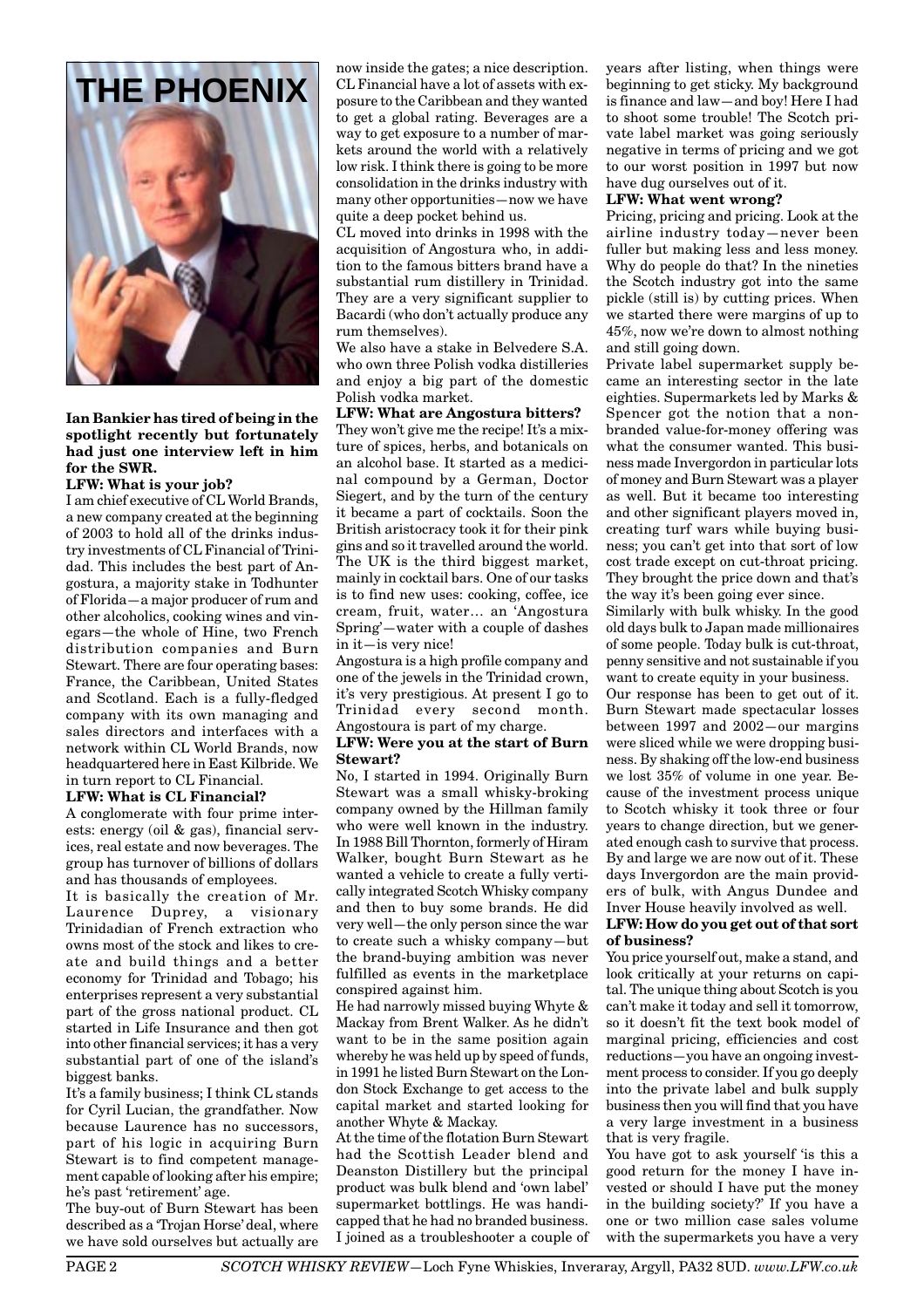substantial cash investment in Scotch but it's all for them! It's a very poor investment for the risk involved—you take the risk, and they get the profit!

We looked at ourselves critically and took a view that we would not be persuaded to continue, so we haven't had the supply contracts renewed. We still maintain business with two grocers, M&S and Waitrose, but both are addedvalue accounts and looking for more than just a bottle with their label on it. There is a living to be had from that. We are in the process of handing Asda over to Glenmorangie who have an appetite for this sort of business.

#### **LFW: Why?**

Glenmorangie regard themselves as having a winning formula; they have a strong brand that makes a solid contribution, but which does not come close to filling what is an enormous bottling capacity (acquired from Bell's) so they marginally cost everything else with the view that if it fills surplus capacity then they can do it. It's their choice but personally I don't think it is a robust business model.

Burn Stewart's business is now very substantially branded. We have one bulk contract remaining for a brand called Scotch Blue, the no. 2 brand in Korea. We are the sole providers and it is 'bulk' but not in the marginal spot pricing sense. They look after us and we look after them.

#### **LFW: And your new babies.**

With our recent acquisitions Burn Stewart has strong brands, three distilleries, a bottling facility in East Kilbride and a blending and maturation warehouse complex in Airdrie. Bill Thornton's dream is reality.

Burn Stewart first bought Deanston Distillery from Invergordon with whom we had a good working relationship.

Deanston single malt is not setting the heather on fire but I like it. It's unchallenging and quite sweet and so favoured as a blending Scotch; it is a permanent constituent of a number of very high profile blends.

It's now ten years since we acquired Tobermory—hitherto not very glamorous either but we have plans. Tobermory was closed more years than it was open and previously the bottling was an unaged, vatted malt because there were insufficient stocks. A while ago it became 10 year old and a single and now on our 10th anniversary it is all our liquid; previously we had to scratch around, buy a cask wherever we could. Until now we have been able to do little with it but now plan to focus on it. It will become quite glamorous because it is unique. It's the only malt from Mull, the flavour is different—neither island nor mainland – somewhere in between. There are very few such malts and Tobermory has a unique selling point.

At Tobermory distillery we have two dif-

ferent styles of distillation; about 60% of production is 'Ledaig'. The peated variant is very popular with the blenders as an alternative to Islay. The unpeated production is what goes into the 'Tobermory' bottle.

**LFW: How do you tell your new owners you want £5.5m to buy a distillery?** Not just Bunnahabhain, a brand as well. I told them it was absolutely pivotal; this gives us the step up we've been waiting for. Brands like this don't come round very often and we could be waiting a long time for the next. I think that by that time they had a lot of trust in my judgement. They just said 'go for it'.

We had to slow down the negotiations to get the sale of Burn Stewart to CL sorted out first. Ian Good of Edrington was very anxious to make an announcement to the distillery workers and appreciated that we would be a benevolent owner. He was very keen to say something to relieve their concerns. In the end it was settled in April; they were all very patient.

## *'a troubleshooter'*

Some moaned that Edrington neglected Bunnahabhain and to an extent that's true—they were not on the letter paper. Small things like that are important to people, especially if they live on an island. The transfer has given them a real change. Now they're into something as a key and that's given them a great buzz. We're thrilled to have 'Bunna'—it's a fantastic whisky. In truth I didn't realise how fantastic it was until we bought it. Some of the special casks they've bottled are sensational.

#### **LFW: And Black Bottle a well respected blend too.**

I looked at Black Bottle the first time it was up for sale, but we were not sufficiently developed in our thinking about it. At that time Highland Distillers allegedly paid a strategic price in order to protect The Famous Grouse (Black Bottle might have threatened Grouse territory). The then boss, Brian Ivory, was especially fond of Bunnahabhain and took a personal interest in the marketing. He saw a link with Bunnahabhain and Black Bottle, as do we.

**LFW: But they did very little with it.** They looked after the brand very well. I have a great regard for the Edrington Group, a real example to follow, and they lead the industry properly.

The Bunnahabhain brand has been largely untouched, that's part of its attraction. Nobody has been monkeying around with the labelling and there are things that can be done for it, like giving it a nickname of "Bunna". But speaking for everyone in Burn Stewart, we are very reluctant to do anything in a hurry. We are watching it, getting to know it. I saw the acquisition of the two Bs as pivotal to Burn Stewart. We had our two

brands, Tobermory and the budgetpriced Scottish Leader, plus Deanston and Wallace liqueur, but it was all hard work. The two Bs bring us several things including real credibility as a brand owner. Now we have brands with a history to them and right at the top of the sector. It's a great opportunity for us.

#### **LFW: Black Bottle 10yo is unusual and well regarded.**

I think the 10yo should be seen as part of the single malt category. We are not looking to sell hundreds of thousands of cases, just to keep it growing and keep the margins and make an acceptable return on capital—end of story. Keep it steady, look after it, and don't break it. Since buying the two Bs we have gone on to buy Hine, once a great Cognac brand but neglected under Hennessy's ownership, like Black Bottle. We plan to nurture that too.

CL World brands are in a digestion phase; we have three new brands and need to get them properly organised and trading in a sensible way, then we'll go and see what else there is. I don't think we will go into wines—we'll stick with spirits. To have a rum brand would make sense. Something will come up.

#### **LFW: Any gripes?**

I have been unimpressed by the fad of cask finishing; I think that whole thing is worrying. It opens the door to rum producers making an Islay finish. We could do this with Angostura rum—we could really mix it if we were feeling mischievous. It's a dangerous territory. As an industry we ignore the blended sector at our peril and there is a danger we are ignoring it. All our attention is on malts—they are providing big margins but our bread-and-butter is the blends, don't let's forget that. Single malts in volume terms are still less than 10%—were they to be 50% we couldn't produce it!

A common but very real concern is the turnover of people in our industry. The danger of a high 'churn' factor is that very few people act in the long-term interests of the industry. Where are the likes of Turnbull Hutton now? He thought very hard about the capacity and stocking of his distilleries and of the industry. He knew that his decisions would not only have an effect on United Distillers but on the whole of the industry for a very long time. This is not just alarmist for old-fashioned "Scotch"; it's not a make it today and sell it tomorrow product and the industry always will have surplus capacity. That needs to be managed responsibly. The legal protection that Scotch enjoys is unparalleled and can be damaged by short-term marketing strategies such as the cask finishing fad.

**LFW: Favourite dram?** Bunnahabhain. **LFW. That's it?** Yes. **LFW: Thank you.**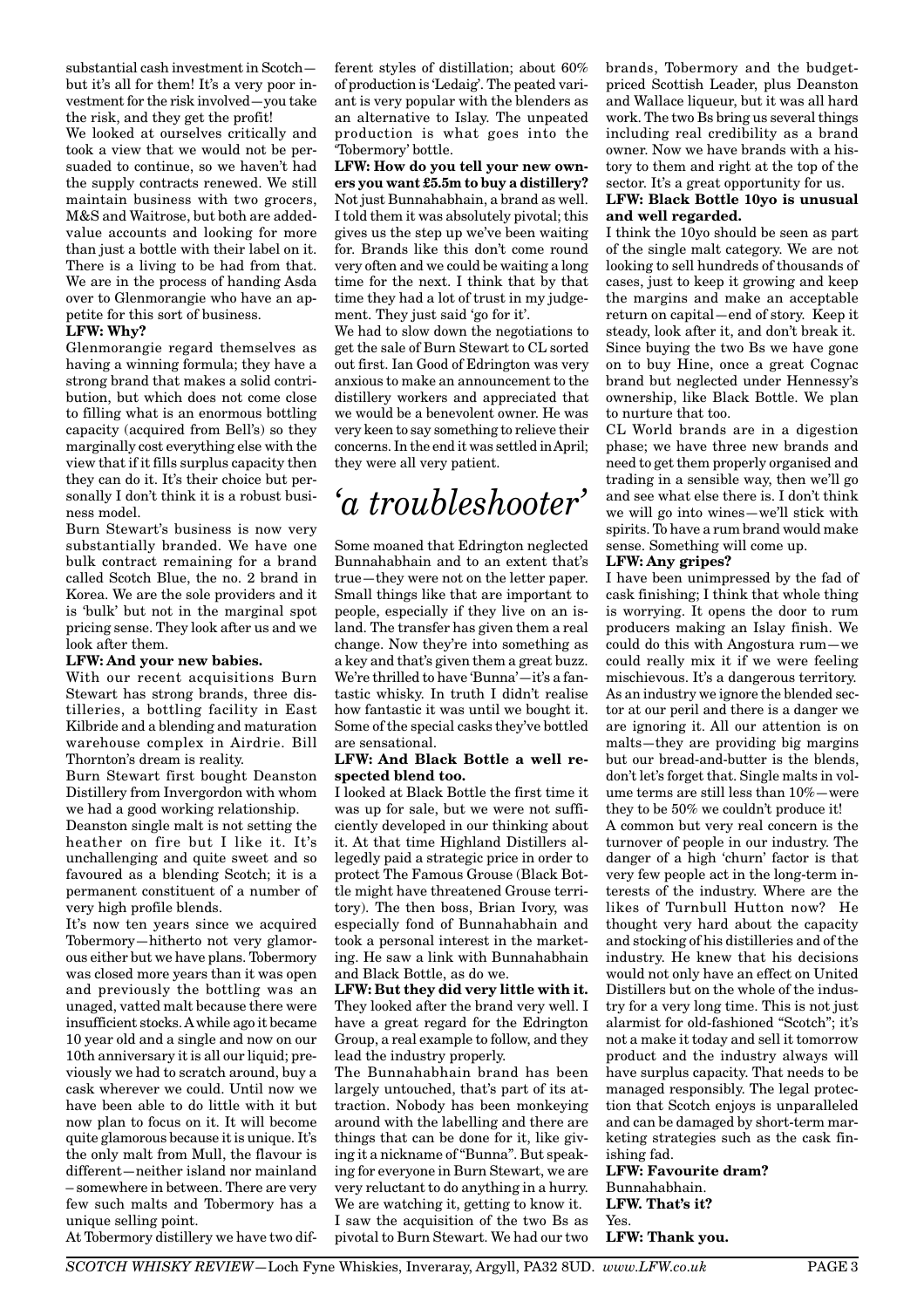#### **DEVIL'S ADVOCATE**



#### **Turnbull Hutton NUDGE-NUDGE!**

Two years have passed since I gave up lucrative, full time work and threw in my lot with Inveraray's leading purveyor of quality Scotch. Generally speaking, this has been a harmonious relationship. Despite promises of long lunches and huge monetary rewards neither of which ever quite materialise—I never have to have an annual review, set objectives for the year or discuss my personal development plan. In fact, apart from the odd e-mail, we can go for months without communicating. Pretty much like the last boss I had in Diageo!

To be fair to the Editor, he did send a fine case of wine last Christmas, even the odd bottle of locally produced beer has been delivered. In fact he outdid himself a month or two back just at the time Edrington had offloaded Bunnahabhain. In the post came the naffest bottle pourer ever produced anywhere, anytime in the Scotch Whisky Industry. A collector's item, he assured me. I was to keep it quiet, however, just in case the new owners wanted to claim it.

So there I was sitting quietly, post-zizz, contemplating whether or not to take the dog for a walk, read the papers, or even wash a car, when through comes the dreaded e-mail headed "Nudge, nudge", giving me his deadline and urging me to be provocative or thought provoking or even entertaining. It's at times like these, when the pressure is on, that one wonders whether or not I should retire again. Given the perks though this would be a tough call and so, I guess, I'll just have to buckle down and earn the (very) odd bottle pourer.

I'm pretty sure the Editor has no real idea of the power and influence this publication has. It is obviously read avidly by the opinion formers in Government and the Industry. Two years ago I commented on the management buy-out at Whyte & Mackay—or was it Kyndal by that time? The theme was Scottish ownership and the question was posed as to how long this would last. Slightly more than a year was the answer. The management team, practically to a man, have all left. The workers shares have all been bought back, a bottling plant will close and we'll rename the company Whyte & Mackay. Morale is reported as being at rock-bottom. Jobs will disappear but there will be new investment at the remaining bottling plant where it is unlikely that white spirit will be bottled since there is no reason for that to be done in Scotland. Superb.

Regular readers will remember also that between writing the article and going to press, the Scottish owned Inver House "disappeared" also—new owners from the Orient taking over from the Airdrie based management. Chivas had, by that time, moved from Canadian ownership, or was it American, to French. In the intervening couple of years we've had new ownership of a former Allied distillery, two Edrington distilleries, the planned re-opening of a former Whyte & Mackay distillery, and the mothballing of God knows how many former Chivas distilleries.

# *'the power and influence this publication has'*

These will be the Chivas distilleries which Richard Burrows categorically stated would be remaining open at the height of the Pernod take-over! They are presumably the same distilleries that have been the subject of recent enquiries as to whether they are up for sale. We are assured, however, that they are currently "mothballed" as it does not cost a lot to mothball a distillery. Rubbish. I know from bitter personal experience just how much it takes to get hitherto mothballed units back into production. So we have mothballed distilleries in traditional distilling territories. And what did we touch on in the last SWR? New distilleries seeking investors money in that traditional heartland of malt whisky distilling... the Shetland Islands! Or Ladybank, Fife. We really need to run a reality check. Not only is private investors money being sought, but public money also—yours and mine —by way of grants from Enterprise boards and the like. Do we need more malt distilleries in new areas when we can't keep those already built sustaining employment in traditional distilling areas? Let's get real.

Those of you who check into the website had an added bonus several editions back. Another rant from The Advocate this time on litter. It is heartening to note that our beloved Scottish Executive has wakened up to the fact that the country is a midden. Would they have noticed this themselves without prompting from the SWR?

If we are therefore leading the opinion

formers, it probably behoves us to put down our wish list for the Industry—safe in the knowledge that someone will make it happen. So, in no particular order, what is it that we need or want?

I'd like those who make public pronouncements about the Industry to think before they speak. I'd like our politicians to get to grips with this industry and recognise that, as a major export earner, we get damn-all help from Government. Just look at the nonsense of duty rates, look at the grants given out to companies allegedly setting up in Scotland—only for them to disappear as quickly when a better deal is up for grabs elsewhere. Why not help the indigenous drinks producer and export earner? I'd like those individuals who are keen to develop new distilleries and the like with other people's money to put some of their own in the pot. And I'd like all those single-malt snobs to stop sniping at blended whisky—after all, without the blenders having carried the Industry for a century or more, the "new" malt drinkers would not have the opportunities they now have. And I'd really like those parasites and prostitutes that were the subject of a previous rant to think before waxing lyrical about traditional ways of distilling, that perhaps the traditions to which they refer have come about by a complete lack of investment in new equipment. Clapped out is not necessarily good.

And finally, to the Brussels-based bureaucrats and the new environmentalists... get a life. We are not polluters, we do not waste energy or need any more regulations.

There we are then. If they all read this and act accordingly—we should be able to move forward successfully. And I can look forward, with some certainty, to future remuneration from the Editor. And not bottle pourers either!

[*A bag of our new Loch Fyne fudge then.*]

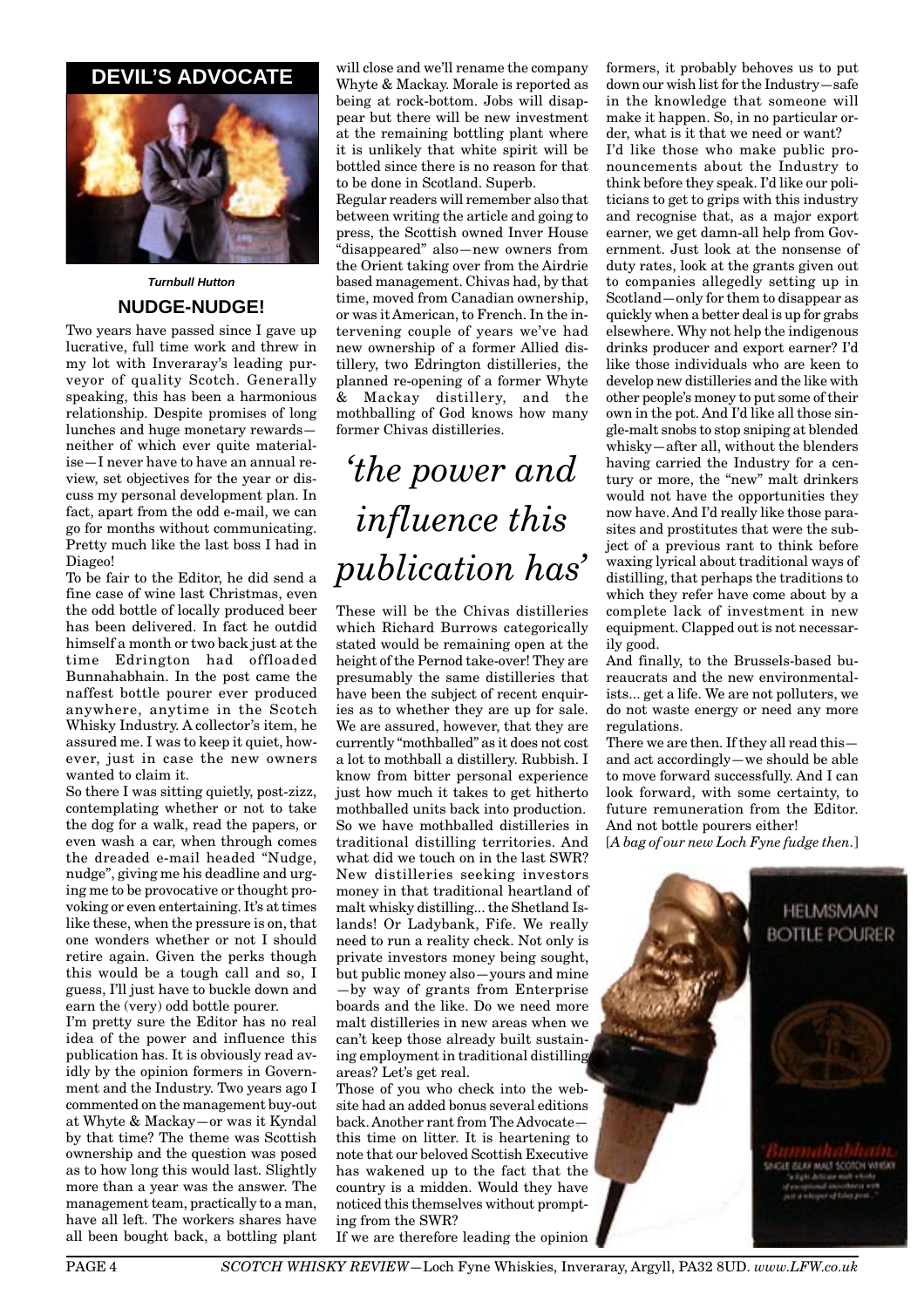#### **AN APPRECIATION**

**Charles MacLean These Are a Few of My Favourite Things from the pages of THE SCOTCH WHISKY REVIEW**

First, of course, the title. **THE SCOTCH WHISKY REVIEW**—weighty, authoritative, pretentious. Only those of us who receive the bulletin—this means you, Dear Reader—are aware of how flimsy is its format, how ephemeral. An example of the 1990s 'New Brutalism' school of amateur desk top design. All of which makes it highly collectable. Have you got a complete set, from Spring 1994? No? Too bad. You could—mine will be auctioned (complete with the envelopes the copies arrived in – an important consideration for true collectors) by Bonhams, sometime in the distant future for a very large sum.

And think how pleased we writers are to be able to style ourselves as contributors to **THE SCOTCH WHISKY RE-VIEW**; how proud I was to be described as 'Scotland's foremost whisky writer' by **THE SCOTCH WHISKY REVIEW** a citation I have used on several publications—*thanks Richard!*.

But while the format is flimsy, the contents of the SWR are the very opposite: reliable, engaging, good humoured, opinionated—even polemic at times. Fearless.

#### **LAYOUT**

The Editorial structure of the SWR has remained more or less constant:

• Editorial (of which more below); • Interview of a leading figure in the whisky trade. The trade now regards an invitation to be interviewed as the equivalent of appearing on *Desert Island Discs* and interviewees are encouraged—indeed required—to be unusually candid in their comments. Where else have you read an industry executive claim "*We are up a tree with our bottoms showing*"?;

• Turnbull Hutton, former industry supremo and relative newcomer to the SWR but immediately part of the ethos "*Don't say we're not cutting edge. And don't expect me to provide any answers. Hell, I'm The Advocate—I just pose the questions"*;

• Contributions from a 'Who's Who' of whisky writers and industry professionals covering a wide range of topics: the personal—Michael Jackson on what he does for his holidays—*Is that all you do?;* technical matters—Roger Jones the yeast manufacturer—*Speed and Violence - the magic of yeast*; historical— Robert Haydock—*Argyll's forgotten Whisky Barons*; whimsical— Gavin Smith considering the proper use of the apostrophe in *The Angel's Share;* or news-related matters—Dave Broom on wood finishes—*A chequered* *history*. The subject matter is largely left up to the writer;

• Trade and Bottling News, where Loch Fyne Whiskies displays its current stock, special offers and recommendations—it's easy to forget otherwise that this is a commercial publication—there's stuff to buy, (including the quite excellent Loch Fyne blend);

• New Customer Pages—frequently asked questions with clear answers and a guide to independent bottlers, a section that reveals an ongoing recognition of the need to educate customers, both novice and experienced alike, of the fascinations of Scotch.

#### **RANTS**

Some of the best stuff in the mag is found in the editorial first column. Known in the trade as 'Richard's Rant' it's a splenetic, but also supportive, comment on current movements in the whisky trade. Here are some of my favourite examples: • [on the closure of Bell's Cherrybank HQ in 1998] "*…leaves only those involved in production in Scotland, presumably a tiresome necessity rather akin to maintaining off-shore oil platforms… It fails to recognise the importance of the heritage required in promoting the world's preferred spirit and smacks of commercial arrogance that wipes out carefully nurtured characters and flair for the sake of short-term efficiencies*".

• [on industry inertia: headline—'The Brand and The Bland'] "*Let us hope that global recession and the subsequent poor trading results are the only reasons driving the whisky industry into mediocrity rather than the new brand managers who, from the outside, appear to have reached their coefficient of inefficiency*". • [on brand managers, (again)] "*The smug new-breed brand manager must learn that it is the independents who have created the highly profitable niche market in malt whiskies – profits that he is in danger of destroying. Once the profits go, so does the excitement and, eventually, the interest: all branded toilet paper is the same*".

• [on Pernod Ricard] "*LFW has yet to be impressed by Pernod (to be at least polite): evidence is that of volume over style, growth over attention, failing particularly in understanding customer expectations for single malts*".

• [on management] "*Repeatedly the old guard bemoan the incidence of shortterm appointments to key long-term, decision-making positions... many of them are moving on just as they realise that the whisky industry is unlike any other: a special, precious and delicate thing*".

• [on proprietors' malt bottlings] "*Unfortunately there remains a middle-tier of distillery owners (Bacardi, Allied, Pernod) who are under the illusion that they actually own their distilleries. Eejits! This is Scotland! You don't own things here – you are merely custodi-*



**The Greatest Whisky Writer Humanity has ever produced—Charles MacLean. Who was formerly...? Compare with the picture on page 11—see what you think...**

*ans! These distilleries are not just component manufacturers for your blends! They are proud, individual enterprises driven by intelligent and conscientious communities born of a heritage that produced the world's great doctors, soldiers, inventors…*".

#### **THANKS**

Throughout, the publication bears the imprint of its creator, Richard Joynson and also that of his wife, Lyndsay, who makes good her husband's dyslexia and limited education—according to a recent book, he was once a fish. They are to be heartily congratulated on a magazine whose modest appearance belies its big heart, its good humour, its well-informed comment.

Keep up the good work, guys!



"1990s 'New Brutalism' school of amateur desk top design"? - Huh!

You don't have to wait for Charlie to flog off his sticky, crumpled pile of SWRs. A CD-ROM of the first 20 issues of the SWR should be available by the time you have finished reading this article, if we've put enough coal in the old Mac. £10 for 20 SWRs, Stock Lists since 1993 and a virtual visit to the shop; computer and batteries not included.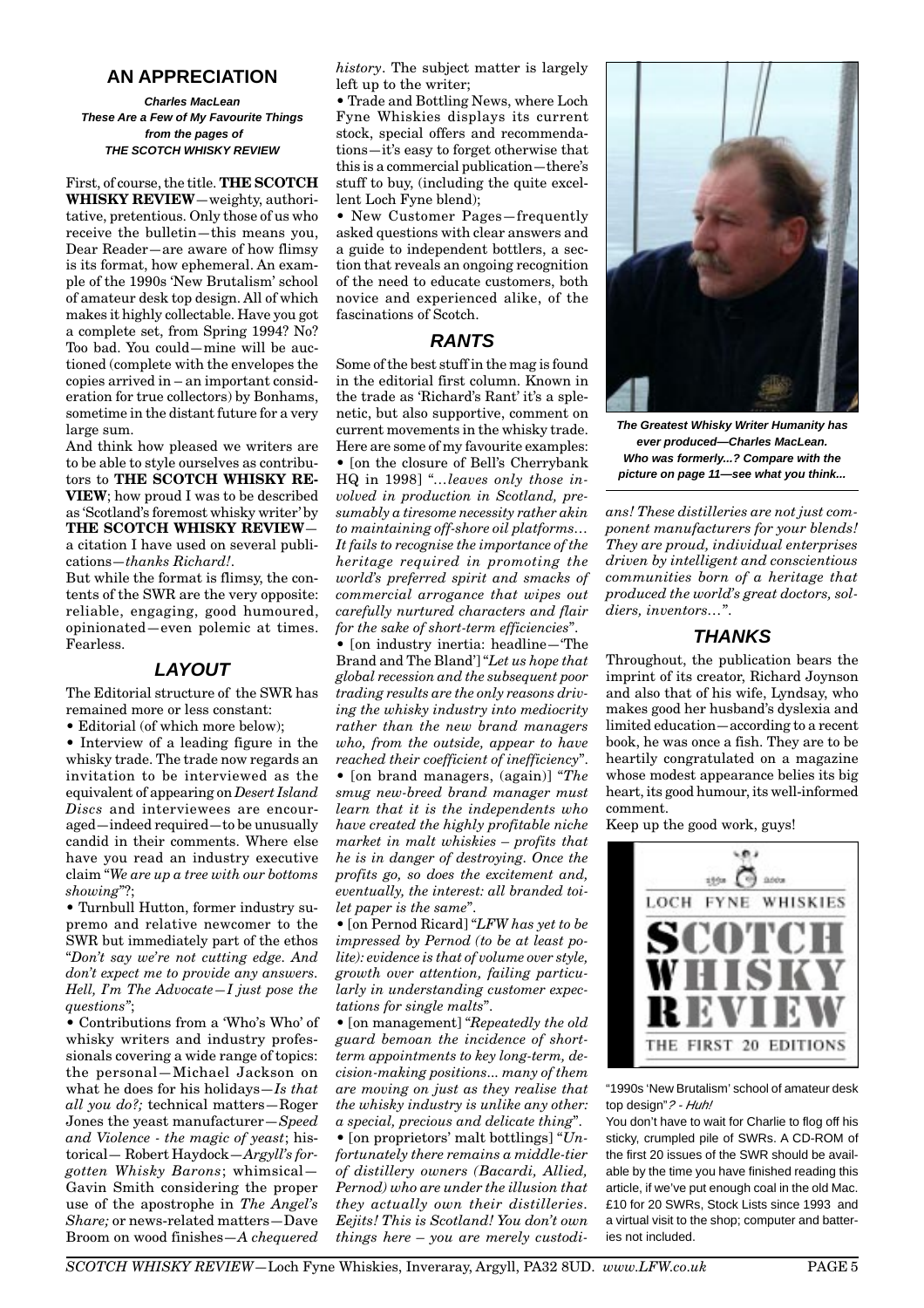





#### **TROLLEY DASH TIME!**

This year once more we offer more deals than ever.

With every order of a 70cl bottle or more there is a **free copy of the Scottish Field** Magazine with its separate whisky feature **PLUS!** a bag of our **new Loch Fyne Fudge** (see back page).

There is also **FREE DELIVERY!**—if you buy any four (or more) malts from our Stock List and add two (or more) bottles of the **superb, award winning Loch Fyne** we'll deliver **FREE** to a UK address! (That's buy FOUR malts AND two Loch Fyne—yes?)

#### **\* SMALL PRINT \***

These deals and freebies are while stocks last, one each, and not available in gift orders (those sent to another address).

#### **OVERSEAS CUSTOMERS**

Please check lfw.co.uk for delivery deadlines if important. Sorry, but weight may prohibit the inclusion of the free Scottish Field Magazine and/or the LF Fudge to overseas buyers.

#### **DEALS & DELIVERIES DEADLINE**

All deals offered at lfw.co.uk and on these pages are valid for mail order customers placing orders before **noon** on **Monday 15th December**. We can take orders up to Friday 19th and deliver after this date—but it may be too late for us to both replenish our stocks and deliver in time; deals may or may not be available.

Last year's most popular deal is repeated:

Buy any two from these 'Classic Malts', get a free bottle of Knockando - PLEASE NOTE Oban and Lagavulin are now excluded from this deal. OB CRAGGANMORE — 3∆ 12 40% £ 23.90 **Buy any**<br>OB DALWHINNIE — 2 15 43% £ 23.90 **2 for a** OB DALWHINNIE — 2 15 43% £ 23.90 **2 for a** OB GLENKINCHIE 10 43% £ 23.90 **free 70cl** OB TALISKER — 5∆ 10 46% £ 25.90 **Knockando!**

#### **TOP SHELF**

|    |                                       |                 |     | <b>DEAL PRICE</b> | <b>SAVING</b>      |
|----|---------------------------------------|-----------------|-----|-------------------|--------------------|
| OВ | AN CNOC (Knockdhu)                    | 12 <sup>°</sup> | 40% | £17.90            | £4.00              |
| OВ | ARDBEG $-5\Delta$                     | 10              | 46% | £ 20.50           | £3.00              |
|    | <b>G&amp;M ARDMORE</b>                | '87/14          | 40% | £ 23.50           | £3.00              |
| OВ | AUCHENTOSHAN - 1                      | 10              | 40% | £17.90            | £4.00              |
| OВ | AUCHENTOSHAN - 3 Wood                 |                 | 43% | £ 27.40           | £5.00              |
|    | OB-dAUCHROISK                         | 10              | 43% | £ 27.90           | £ 2.00             |
| OВ | <b>BALBLAIR</b>                       | 16              | 40% | £ 21.50           | £ 2.00             |
| OВ | <b>BALVENIE</b>                       | 15              | 50% | £32.90            | £5.00              |
| OВ | BALVENIE - Double Wood                | 12              | 40% | £ 21.90           | £4.00              |
| OВ | <b>BALVENIE</b>                       | 10              | 40% | £ 20.50           | £ 2.00             |
|    | OB-d BENRINNES                        | 15              | 43% | £ 27.90           | £ 2.00             |
| OВ | $BENROMACH - 3\Delta$                 | 18              | 40% | £ 29.50           | £4.00              |
|    | OB-dBLADNOCH                          | 10              | 43% | £ 29.90           | £ 2.00             |
|    | OB-dBLAIR ATHOL                       | 12              | 43% | £ 27.90           | £ 2.00             |
| OВ | <b>BOWMORE</b> - Legend               |                 | 40% | £15.90            | £4.00              |
| OВ | <b>BOWMORE</b>                        | 12              | 40% | £19.20            | £4.00              |
| OВ | BOWMORE - Mariner - 5                 | 15              | 43% | £ 22.90           | £5.00              |
| OВ | BOWMORE $-\Delta$                     | 17              | 43% | £ 28.60           | £7.00              |
| OВ | BOWMORE - Darkest $-\Delta$           |                 | 43% | £ 27.90           | £6.00              |
| OВ | BOWMORE - Dawn (Port)                 |                 | 52% | £ 27.90           | £6.00              |
| OВ | <b>BOWMORE</b> - Dusk (Bordeaux)      |                 | 50% | £ 27.90           | £6.00              |
| OВ | <b>BRUICHLADDICH</b>                  | 10              | 46% |                   | £ 24.90 Free glass |
| OВ | BRUICHLADDICH-A                       | 15              | 46% | £30.00            | £ 2.50             |
|    | <b>MIDDLE SHELF</b>                   |                 |     |                   |                    |
| OВ | BRUICHLADDICH-20cl                    | 10              | 46% | £9.50             | £0.40              |
| OВ | BRUICHLADDICH-20cl                    | 15              | 46% | £10.90            | £1.00              |
| OВ | BRUICHLADDICH-20cl                    | 17              | 46% | £12.90            | £1.00              |
| OВ | BRUICHLADDICH-3 x 20cl pack 10, 15,17 |                 |     | £32.90            | £ 2.00             |
| OВ | BUNNAHABHAIN - 4                      | 12              | 40% | £ 20.40           | £3.50              |
| OВ | <b>CAOL ILA</b>                       | 12              | 43% | £ 23.90           | £ 2.00             |
| OВ | <b>CAOL ILA</b>                       | 18              | 43% | £33.20            | £ 2.00             |
| OВ | <b>CAOL ILA</b>                       |                 | 55% | £29.50            | £ 2.00             |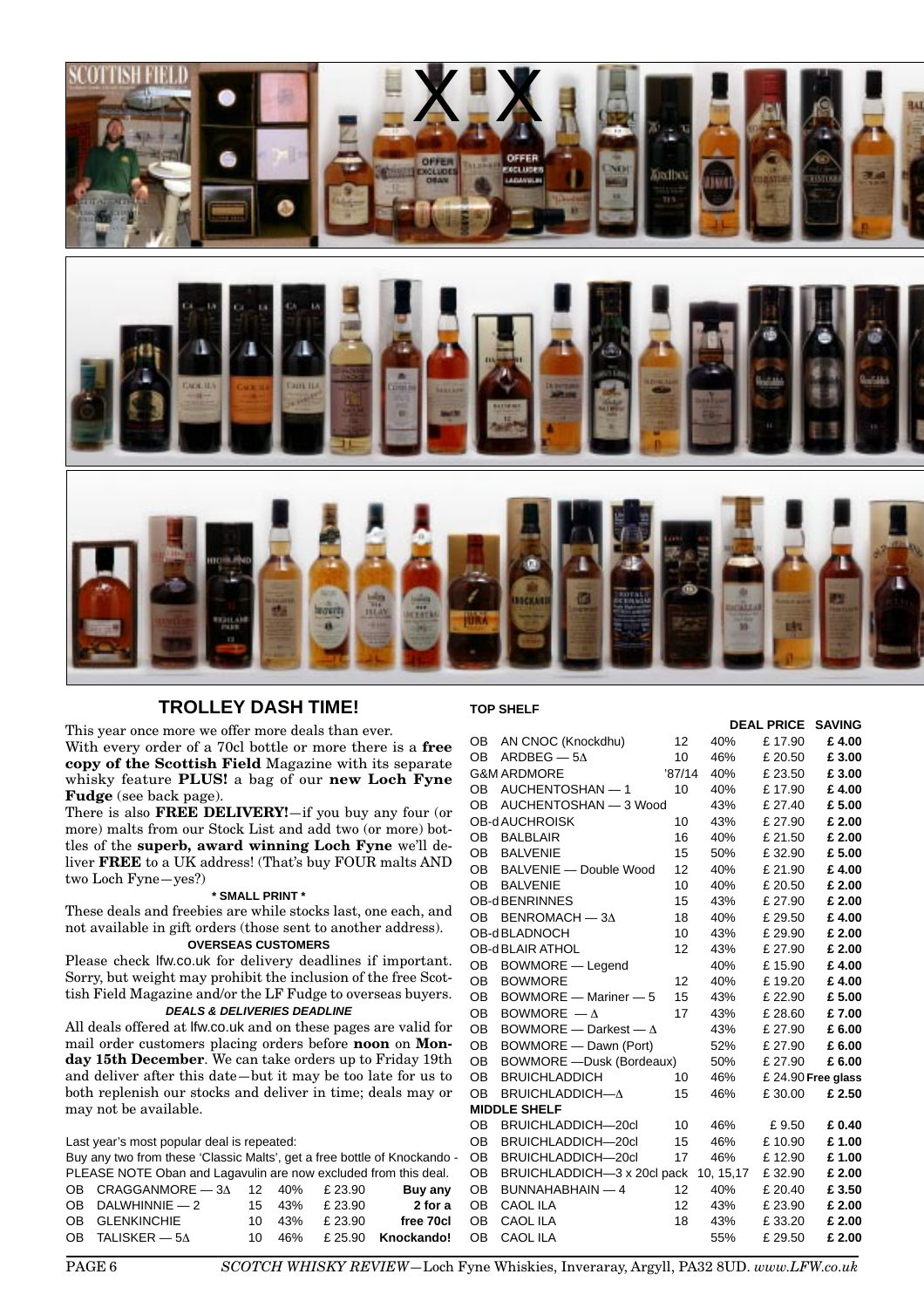

| CC.                                          | <b>CAOL ILA</b>                | '90/13 | 40%     | £ 23.70 |                                     | £4.00 OB-dINCHGOWER                               | 14     | 43%    | £ 27.90 | £ 2.00 |
|----------------------------------------------|--------------------------------|--------|---------|---------|-------------------------------------|---------------------------------------------------|--------|--------|---------|--------|
| <b>OB</b>                                    | <b>CLYNELISH</b>               | 14     | 46%     | £ 24.70 | £ 2.00                              | <b>OB</b><br>INVERARITY - Ancestral-3 14          |        | 40%    | £ 23.90 | £4.00  |
|                                              | OB-dDAILUAINE - 3              | 16     | 43%     | £ 27.90 | £ 2.00                              | <b>OB</b><br>$INVERARITY - ISLAY - 5$             | 10     | 40%    | £ 20.90 | £3.00  |
| OB.                                          | $DALMORE - 3$                  | 12     | 40%     | £ 20.60 | £ 5.00                              | <b>OB</b><br>$INVERARITY - 2$                     | 10     | 40%    | £17.90  | £ 2.00 |
| OB-dDUFFTOWN<br>15                           |                                | 43%    | £ 27.90 | £ 2.00  | <b>OB</b><br><b>ISLE OF JURA</b>    | 10                                                | 40%    | £17.90 | £4.00   |        |
| OB-d GLENDULLAN<br>12                        |                                | 43%    | £ 27.90 | £ 2.00  | <b>OB</b><br><b>KNOCKANDO</b>       | '90/12                                            | 40%    | £18.60 | £3.00   |        |
| <b>OB</b>                                    | <b>GLEN ELGIN</b>              | 12     | 43%     | £ 22.90 | £ 2.00                              | OB-dLINKWOOD                                      | 12     | 43%    | £ 29.90 | £ 2.00 |
| <b>OB</b>                                    | <b>GLENFIDDICH</b>             | 18     | 40%     | £31.90  | £ 8.00                              | OB LOCHNAGAR (Royal) - 3                          | 12     | 40%    | £ 21.30 | £3.00  |
| <b>OB</b>                                    | GLENFIDDICH-2                  | 12     | 40%     | £19.90  | £ 2.00                              | <b>OB</b><br><b>LONGMORN</b>                      | 15     | 45%    | £ 21.90 | £4.00  |
| <b>OB</b>                                    | <b>GLENFIDDICH-</b> Havana     | 21     | 40%     | £47.90  | £4.00                               | <b>OB</b><br>$MACALLAN - 3$                       | 10     | 40%    | £ 21.90 | £3.00  |
| <b>OB</b>                                    | GLENFIDDICH - Solera - 3 15    |        | 40%     | £23.90  | £ 5.00                              | OB-dMANNOCHMORE                                   | 12     | 43%    | £ 27.90 | £ 2.00 |
| <b>OB</b>                                    | GLENFIDDICH-Caoran             | 12     | 40%     | £ 21.60 | £4.00                               | OB-dMORTLACH                                      | 16     | 43%    | £ 29.90 | £ 2.00 |
| <b>OB</b>                                    | <b>GLEN GARIOCH</b>            | 15     | 43%     | £19.90  | £ 5.00                              | OB OLD PULTENEY - 4                               | 12     | 40%    | £18.70  | £4.00  |
| <b>OB</b>                                    | GLENGOYNE $-\Delta$            | 17     | 43%     | £30.30  | £ 6.00                              | OB-dPITTYVAICH                                    | 12     | 43%    | £ 27.90 | £ 2.00 |
| <b>OB</b>                                    | GLENGOYNE - 1                  | 10     | 40%     | £19.90  | £3.00                               | OB-dROSEBANK                                      | 12     | 43%    | £ 29.90 | £ 2.00 |
| <b>OB</b>                                    | GLENLIVET (The) $-\Delta$      | 18     | 43%     | £26.90  | £ 3.00                              | G&M SCAPA-2                                       | '89/12 | 40%    | £ 22.50 | £3.00  |
| <b>OB</b>                                    | GLENLIVET (The) - 3            | 12     | 40%     | £ 20.90 | £3.00                               | <b>SPEYBURN</b><br><b>OB</b>                      | 10     | 40%    | £17.00  | £3.50  |
|                                              | OB-dGLENLOSSIE                 | 10     | 43%     | £ 27.90 | £ 2.00                              | <b>OB</b><br><b>SPRINGBANK</b>                    | 10     | 46%    | £ 22.50 | £ 2.00 |
|                                              | <b>G&amp;M GLEN MHOR</b>       | '79/21 | 40%     | £36.30  | £ 5.00                              | OB-dSTRATHMILL                                    | 12     | 43%    | £ 27.90 | £ 2.00 |
| <b>OB</b>                                    | GLENMORANGIE $-\Delta$         | 15     | 43%     | £26.50  | £4.50                               | OB-dTEANINICH                                     | 10     | 43%    | £ 27.90 | £ 2.00 |
| <b>OB</b>                                    | GLENMORANGIE - 2               | 10     | 40%     | £ 21.90 | £ 2.00                              | OB.<br><b>FAMOUS GROUSE MALT</b>                  | 1991   | 40%    | £19.50  | £4.00  |
| <b>GLENMORANGIE - Burgundy</b><br><b>OB</b>  |                                | 43%    | £22.50  | £4.00   | <b>OB</b><br><b>TOBERMORY</b>       | 10                                                | 40%    | £16.90 | £3.00   |        |
| <b>OB</b>                                    | <b>GLENMORANGIE - Madeira</b>  |        | 43%     | £ 22.50 | £4.00                               | <b>OB</b><br><b>TOMATIN</b>                       | 12     | 40%    | £18.50  | £3.00  |
| $GLENMORANGLE - Port - 2\Delta$<br><b>OB</b> |                                |        | 43%     | £22.50  | £4.00                               | <b>BLENDS AND STICKIES</b>                        |        |        |         |        |
| <b>OB</b>                                    | <b>GLENMORANGIE - Sherry</b>   |        | 43%     | £ 22.50 | £4.00                               | <b>OB</b><br><b>ANTIQUARY</b>                     | 12     | 40%    | £16.90  | £5.00  |
| <b>OB</b>                                    | <b>GLEN MORAY - Chardonnay</b> |        | 40%     | £14.90  | £ 2.00                              | FAMOUS GROUSE - Islay Fin<br><b>OB</b>            |        | 40%    | £14.90  | £1.00  |
| <b>OB</b>                                    | GLEN MORAY — Wine — 2          | 12     | 40%     | £17.70  | £3.00                               | FAMOUS GROUSE - Port Fin<br><b>OB</b>             |        | 40%    | £14.90  | £1.00  |
| <b>OB</b>                                    | <b>GLEN ORD</b>                | 12     | 43%     | £ 24.90 | £3.00                               | <b>GRANT'S - Sherry Cask Reserve</b><br><b>OB</b> |        | 40%    | £11.40  | £1.50  |
|                                              | OB-dGLEN SPEY                  | 12     | 43%     | £ 27.90 | £ 2.00                              | <b>GRANT'S</b> - Ale Cask Reserve<br><b>OB</b>    |        | 40%    | £11.40  | £1.50  |
| <b>LOWER SHELF</b>                           |                                |        |         |         | <b>OB</b><br>Johnnie Walker - BLACK | 12                                                | 40%    | £18.40 | £1.50   |        |
| <b>OB</b>                                    | <b>GLENROTHES</b>              | '89/12 | 43%     | £30.20  | £ 5.00                              | <b>OB</b><br><b>DUNKELD ATHOLL BROSE</b>          |        | 35%    | £17.20  | £3.00  |
| <b>OB</b>                                    | <b>GLENROTHES</b>              | '84/17 | 43%     | £39.90  | £10.00                              | <b>OB</b><br>GLAYVA - 50cl                        |        | 35%    | £11.90  | £3.00  |
| <b>OB</b>                                    | <b>GLENTURRET</b>              | 10     | 40%     | £23.60  | £ 2.00                              | <b>HEATHER CREAM</b><br><b>OB</b>                 |        | 17%    | £8.90   | £ 2.00 |
| <b>OB</b>                                    | HIGHLAND PARK $- 3\Delta$      | 12     | 40%     | £ 20.90 | £4.00 OB                            | OLD PULTENEY LIQUEUR 50cl                         |        | 30%    | £11.90  | £1.60  |
|                                              |                                |        |         |         |                                     |                                                   |        |        |         |        |

*SCOTCH WHISKY REVIEW*—Loch Fyne Whiskies, Inveraray, Argyll, PA32 8UD. *www.LFW.co.uk* PAGE 7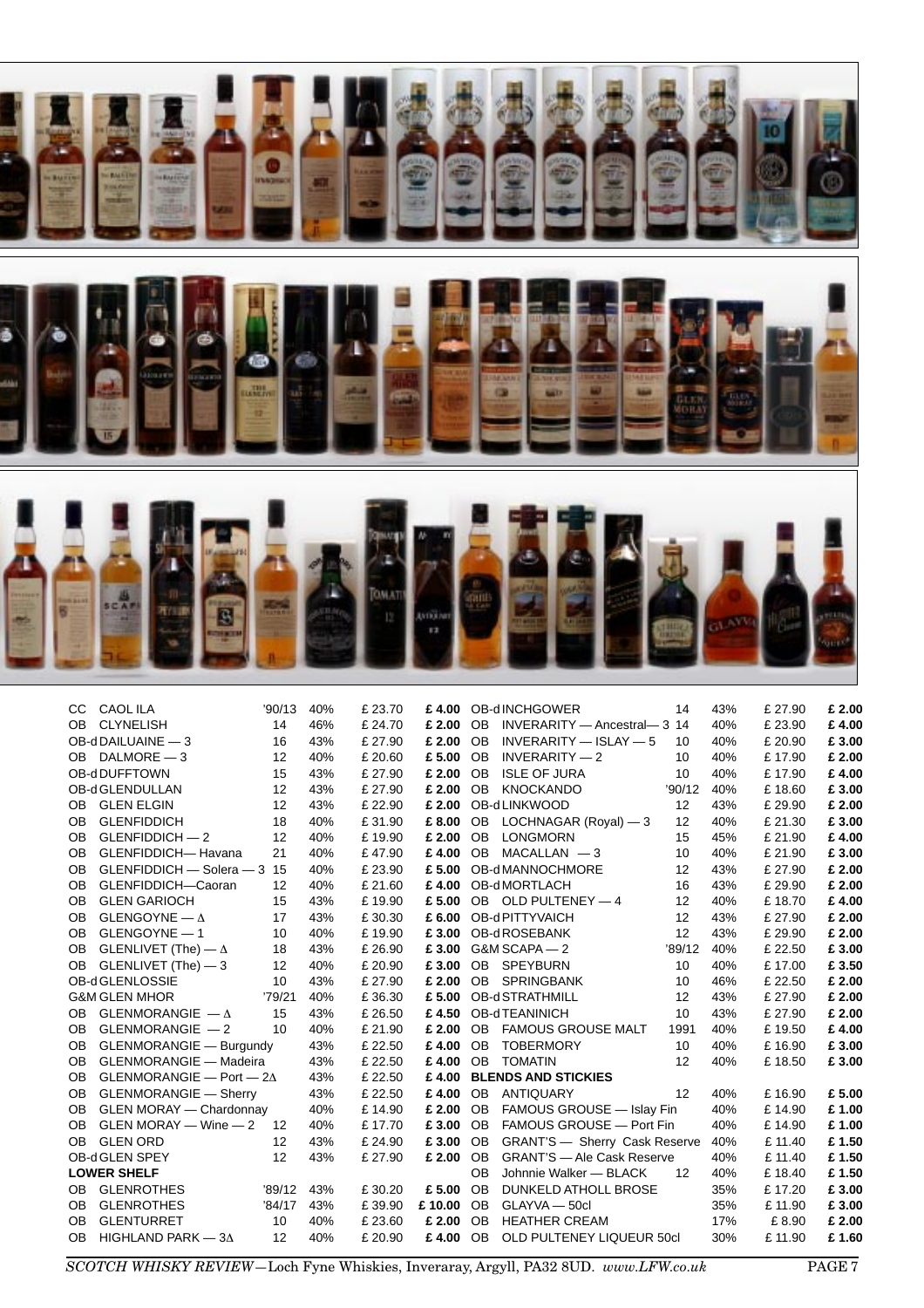

#### **ANNIVERSARY OFFERINGS**

While me-tooism may be an option for many producers, Loch Fyne Whiskies prefers to come up with unique ideas of a quality that our customers have come to rely upon. Our two anniversary offerings fit this requirement perfectly.

DECADENCE!

A few cases remain of Inverarity Decadence!—bottled for our decade (geddit?).



SWR regulars will recall the tears that flowed when the last two cases of Inverarity Ancestral from Aultmore was piped by the Argylls down Inveraray's imaginatively named Main Street.

However, Inverarity had a further three casks. BUT! They had been reduced to 40% in 1998—they surely must be under strength? True, two casks had fallen below 40%—and have been blended into oblivion—but one stayed above the legal minimum for bottling (at 40.2%) and Inverarity have been kind enough to let us have this remarkable whisky for our anniversary bottling.

[Malt whiskies are vulnerable to shock and need time to recover between changes. Andrew Symington told SWR18 that he returns malts to wood to settle after reduction with water. As did Richard Patterson in SWR17—"It's all part of the art... allowing whisky the time to settle." Check out the backnumber CD-ROM on page 5.]

Decadence! (£69) is a whisky that you could not set out to produce—a happy accident. Who would try to mature a whisky for five years at 40%; it would go under strength—surely? The lower strength a whisky matures at (I reckon) gives more maturation and Decadence! shows maturation by the bucketload.

Customer Gardner: *"Nose: Eh?!!!! ripe figs and Aqua Libra melon juice with sweet heaven following—candyfloss, rhubarb & custard sweeties, banoffee pie and even yoghurt covered raisins.*

*Taste: sweet dry sherry, Lyons syrup, dark chocolate, dried apricots & roasted almonds with oak spice, leather, and a little butter-cream.*

*Wonderfully balanced body, dances around your mouth, chewy, satisfying and long. Score — 9.25 final comment (optional) — I pity the*

*fool who misses out on RJ's bottlin'!!!"*



For five years we have been keeping our acclaimed Living Cask following Professor George Saintsbury's advice from 1920 to keep a cask in your cellar, topping it up, never letting it get below half empty. In this 'solera' system the whiskies old and new complement each other.

Saintsbury also comments that the best mix is one of 'Clyne Lish and Glenlivet'. Thinking of the peaty Brora (formerly called Clynelish) and a fine sherry cask matured Glenlivet, we have long had a hankering to try this. Now for our tenth anniversary and with the assistance of Andrew Symington of Signatory we have achieved our ambition.

In November 2002 a half hogshead of each were introduced to an ex-Rosebank cask and a sample of the Living Cask from the shop added. The cask yielded 300 bottles after ten months marrying in the wood and the results are every bit as good as we had dared hope for.

This Anniversary Offering of the Living Cask has a very bold nose but no prickle; there are some sherry notes with associated strong ester elements, and there is a deep complexity with large elements of intrigue, a whiff of peat—no more; it's thick, even in the aroma – there's plenty of entertainment just sniffing it.

In the mouth she goes; she's hot, there's salt, sweetness and also a little bitter – it's mercury on the tongue, motile blobs of flavour (he-he-he!) all over the place and some fruit at the start of the finish. Then! There's a blipvert of peat at the swallow, a momentary promise of pleasures to come, and halfway through the finish Brora's peat erupts, forcible yet languidly, like an undersea lava fissure. Brilliant whisky, just what we wanted something different and exceptional. Customer Mangus: *"Now I can go to my* *grave in peace for I have truly tasted the nectar of the gods—the Anniversary Living Cask. Magnificent!"*

In contrast to our first anniversary offering, the bottling of Inverarity Decadence! which has no packaging at all quite properly in environmental terms we have gone a tad ballistic in the presentation of the Anniversary Offering of the Living Cask—but it's all reusable. The bottle is splendid, unusual, (it's 75cl but don't tell the Brussels bureaucrats! And it has a big 'punt' in it so it seems particularly big). A tall, elegant flared and rounded form, topped by Tipsy, the Living Cask boy. The back label quotes the recommendation from Saintsbury and gives details of the whiskies and dates involved and confirms that each is 'one of 300 bottles'.

The bottle is in a protective wrap of tweed, woven on Islay. In days gone by every Highland estate had its own pattern of tweed, and until this year the Inveraray Tweed had not been made since 1872. The wrap is secured by deerskin lacing. All delivered to you in a simple cardboard tube, featuring a specially engineered cap to protect Tipsy in transit, with Saintsbury's original quote and the individual number (of your choice if available) on the package.

It's not difficult to sell it! Like the first hearing of the Sgt. Pepper album—we imagine the delight of a recipient opening one for the first time on Christmas Day, unravelling its labels and explanatory notes, some of which have not been described here. For ten years we have been studying whisky packaging, and here's our offering!

Anyone buying a bottle (£139) has the option of buying a 20cl sample as a taster (bottle + 20cl taster £164).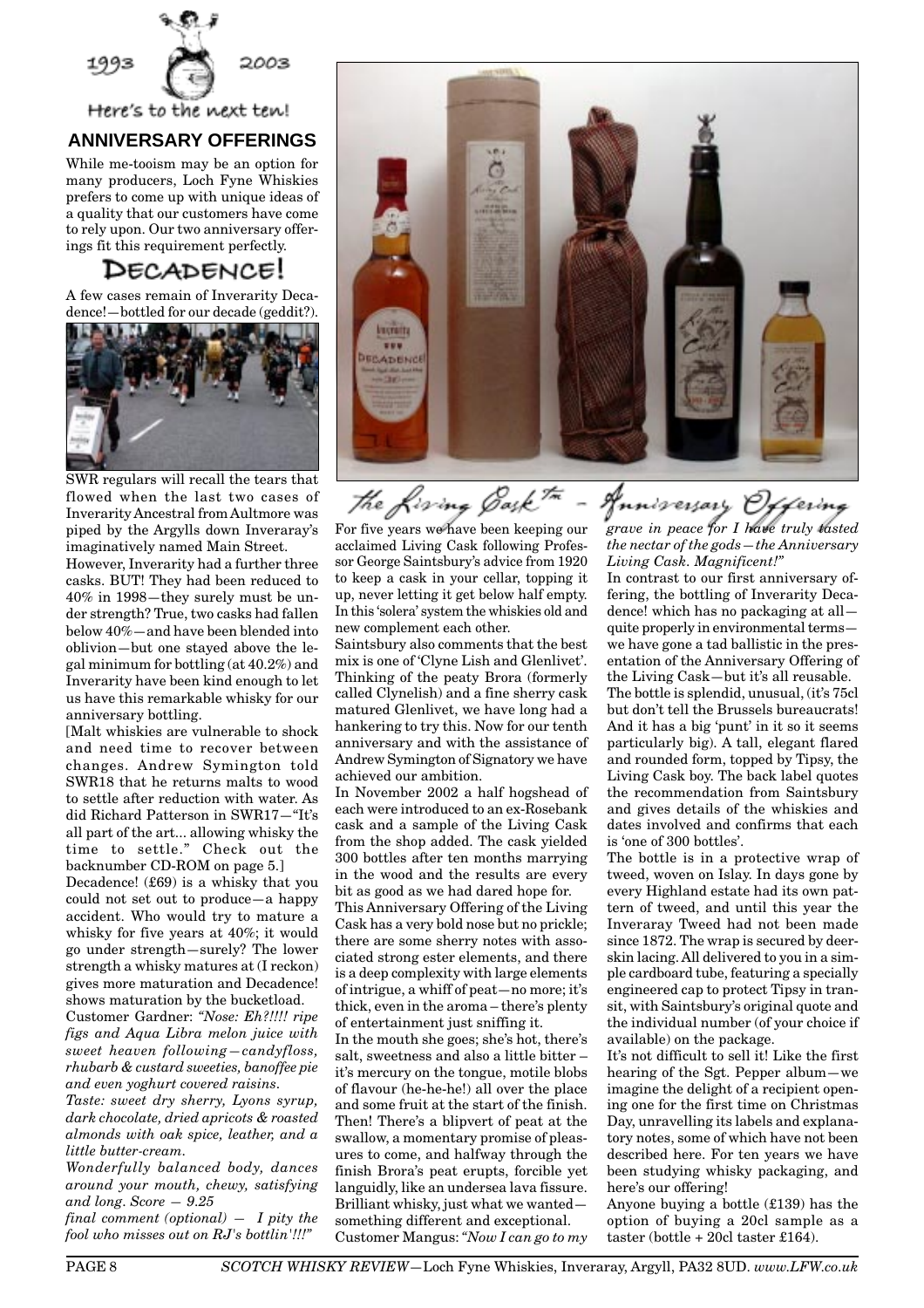#### **BRORA — SILENT STILLS?**

#### **Robert Lennox ©**

[*If Saintsbury recommends 'Clyne Lish' then how come we used Brora for our Anniversary Living Cask? Long time LFW customer and Brora-nut Robert Lennox hiked to Brora and the Mitchell Library to unravel the confusion.*]

In 1819 the Marquis of Stafford, later the 1st Duke of Sutherland, founded the Clynelish Distillery at Brora in Sutherland for the princely sum of £750.

The distillery itself is situated roughly one mile from the North sea, sixty miles north of Inverness by road and adjacent to Clynelish Farm.

It was built for three main reasons: firstly, to provide a ready market for grain that farmers produced locally; secondly, to give employment to some people that had been cleared from the glens and straths of Sutherland to make way for sheep during the Highland Clearances and lastly, to try to discourage illicit distilling which was rife in that area during the 19th century.

The distillery was first leased to James Harper and with two stills managed to produce about 10,000 gallons of whisky per annum. He was succeeded in 1827, for a year or so, by James Matheson, before he again took over the lease until 1834 when the lease was acquired by Andrew Ross until 1846. Then George Lawson and his sons held the lease for the next fifty years. They made considerable improvements to the distillery, building a new malt kiln and replacing the old stills.

Such was the fame of Clynelish at this time that, not only was the distillery accepting private orders from all over Britain, but also from abroad as well. It had to turn orders from the whisky trade away!

George Lawson and his sons seem not only to have been distillers of note but farmers of distinction as well. Their sheep and cattle won prizes at the Smithfield show—fed no doubt on some of the by-products of the distillery.

In 1896 the blenders James Ainslie and Co. from Leith bought over the distillery and expanded both the warehousing and production facilities to cope with the demand from trade and private customers.

Unfortunately during a large part of the 20th century Clynelish, like the rest of the whisky industry, suffered from the vagaries of economic and world conditions.

In 1912 Ainslie and Co. went down the tube and John Risk, who already owned 50% of the company, bought the other 50% and formed the Clynelish Distillery Co. Ltd. John Walker (of Johnnie Walker fame) from Kilmarnock bought into the distillery in 1916 only to sell this on to Scottish Malt Distillers in 1930. Due to the slump the distillery closed from 1931 to 1938 and again from 1941 to 1945 because of restrictions on the use of grain during the war.

In the late 1950s and '60s expansion took place in the whisky industry as a whole. It was decided to do away with the floor malting around 1965, connect the distillery to the mains electricity and have the stills heated by steam instead of being direct coal fired.

A new distillery was built on adjacent land in 1967-68 to increase production and make it more efficient. Again, like the original, it was the very latest design of the time with six stills instead of two.

Customs and Excise would not allow the same name for both the old and the new plants, so the old Clynelish was renamed the Brora Distillery—although the whiskies were referred to as 'Clynelish A' (new distillery) and 'Clynelish B' (old) for quite some time in the trade.

From April 1969 to May 1983, when Brora finally ceased production, its stills were leased to Ainslie and Heilbron Distillers Ltd.

For much of its life Brora has been heavily peated to suit its owner's demand for Islay-style whisky for blending. The peating level for most of the years 1969- 83 was about the same as Talisker, 40 ppm. The old Clynelish, now called Brora, was never intended to be marketed as a single malt; it was designed for blending only. The malt market was to be served by the new Clynelish, peated to standard levels.

However, around the early nineties, someone in UDV (now Diageo) decided to release 5 butts of Brora as part of the Rare Malts series. These were very strong and heavily peated. They were not watered down to maturing strength, to save casks. At 22yo, distilled in 1972, they were 57.8%, 60.02% and 61.1% abv (104—107° proof).

The peat-heads loved these bottlings and buoyed by their success UDV released a 20yo in 1995 which was a vat of a large number of hogsheads and came in at 54.9% abv. This wasn't so heavily peated and allowed the true nuances of the whisky to come out.

Those in the trade and connoisseurs have long rated Brora (Old Clynelish) one of the top malts. There have been other good bottlings. Gordon & Macphail bottled some at 25yo which was very smoky and peaty. Unfortunately, like Cadenhead, they mature most of their whiskies themselves (at Speyside and Campbeltown) and in the case of Brora the end product is not so good as if it had been matured at the distillery.

Signatory have also brought out some very good bottlings of Brora which have not had caramel added and are unchillfiltered.

Douglas Laing had some stoaters of casks but initially watered them down to 50% using distilled or de-ionised water which imparted a taste to these bottlings. However, recently they bottled a 32yo, which was distilled in 1971, at cask strength which was quite simply superb!

The Scotch Malt Whisky Society has obtained about a dozen casks since starting in 1984; some have been excellent but some mediocre.

On nosing Brora you can immediately smell the sea and the medicinal notes along with a whiff of peat smoke. The taste confirms this and there can be a touch of iodine present, like some Islays. It is the most fully flavoured malt distilled on the mainland. The body and hence the quality are very smooth—provided it is over 14 years old. In the after-taste heather, chocolate and mustard are all present. The whisky can also be slightly oily. The finish is very satisfying and long. If you can get hold of some I strongly recommend you do so before it's all gone.

Brora's future? Well the owners closed it in 1983 along with many others and currently have no plans to reopen.

The distillery itself is a listed building and is in relatively good condition. Most of the plant remains and the stills are currently being cleaned. The last I heard was that visitors might be shown round the old distillery at some point in the future.

As of 2002, there were about 50 casks left in the distillery plus some elsewhere. When Allied Distillers closed Scapa for a time they came to an arrangement with the owners of neighbouring Highland Park whereby their workers would run Scapa enough to meet demand. It takes only a few days a year to distil all the present Clynelish to meet the market for bottling. Perhaps the owners could follow the example of Scapa, producing enough Brora to meet the bottling and blending needs for what is surely one of Scotland's great whiskies.

[Robert's picture shows the pipeline connecting new Clynelish to old Brora's filling store].



*SCOTCH WHISKY REVIEW*—Loch Fyne Whiskies, Inveraray, Argyll, PA32 8UD. *www.LFW.co.uk* PAGE 9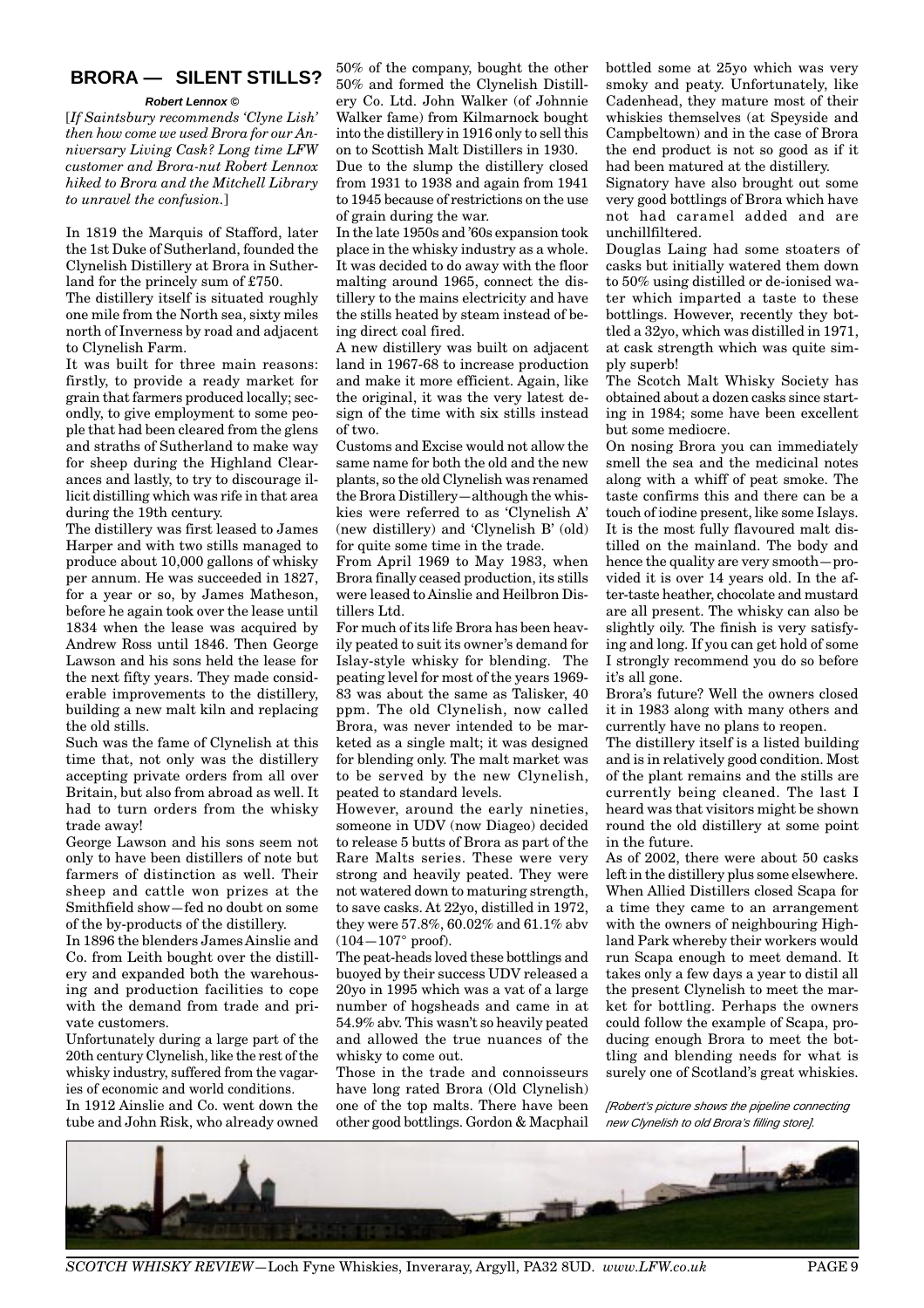#### **ALFRED BARNARD**

**An introduction by Richard Joynson**

*We got a little amusement out*<br>of our fellow travellers-one<br>cal attire catching some fragments of *of our fellow travellers—one of them a gentleman in clerical attire, catching some fragments of our conversation on spirits, evidently mistook us for important officers of the Salvation Army. Seeing this we puzzled him, and in answer to his enquiries, informed him that we had just started on a long and tedious pilgrimage to the spirit land, and that ours was a mission of investigation into the creation, development and perfection of crude spirits into "spirits made perfect." One of our party here produced his flask and explained to our reverend friend what kind of missionaries we were, when, to our surprise after taking a "wee drappie," and like Oliver Twist, asking for more, the pious-looking brother offered to join us in our excursions, that he might do the tasting, and we the writing. This generous offer we declined."*

The opening story of Alfred Barnard's *Whisky Distilleries of The United Kingdom* which was first published in 1887 indicates a man of humour, observation, passionate interest and gaiety, yet still so little is known of the enigmatic creator of this magnificent tome that when I was invited to write the introduction to a new reprint I thought I would speculate on Barnard; a sort of psychological profile in the style of a television police thriller, interpretation of the clues scattered within.

My previous dippings into 'Barnard' as this work is usually referred to, suggested to me that he was a gentlemantoff, a self-financing, fun-loving Victorian waster, on a bit of a skive with his chums travelling the kingdom's most breathtakingly dramatic regions—all in search of a good dram.

The 1987 reprint carries an authoritative introduction by the acclaimed archivist Michael Moss who detailed that by the age of thirty Barnard was married and living in London, describing himself as a 'gentleman' but noted his address also housed tradesmen and cleaners. Moss also revealed that prior to joining Harper's to write this work Barnard's business was an advertising agency, probably aligned to the Wine & Spirit Trade. Thereafter he described himself as either a journalist or author—though his subsequent books are few, most notably a similar exercise on beer filling four large volumes. Records show he died in Croydon, South London in 1918, aged 81.

A plea for help to Charles MacLean led me to correspond with Barnard's greatgreat nephew, Andrew Barnard. According to Andrew's brief family records, Alfred was born in 1835, the son of a draper and grocer of Thaxstead, a rural village some 30 miles north-east of central London.

And that's all the truth I can tell you about him. Not much I'm afraid.

However, Andrew has also lent us all a picture of the great man. In this reprint, for the first time, students of Scotch (in particular) can gaze on our first and most celebrated whisky-anorak, the pioneer distillery-bagger, and the portrait reveals as enigmatic a character as I had expected. Barnard was about 50 years old when he undertook his journey, about the same age as pictured (interestingly embossed by Edinburgh photographers). I see an eccentric or maverick personality. The hat is jaunty or it just doesn't fit—probably the latter but he doesn't care, after all his jacket doesn't fit either and his beard and head is hurriedly trimmed, almost certainly by himself. The moustache is paraded as an expression of character and the pince-nez and pocket-square reveal a gentleman of studies (stop me if I'm going too far). Most revealing from the image are the



laughter lines around the eyes and his debonair refusal to face the camera, atypical of portraits at the time. Not necessarily a work-shy waster but definitely a fun-loving, gentleman-toff, maverick and bon-viveur. His writing reveals little of himself but it is joyous to read how he is welcomed at each distillery and seems to ingratiate himself immediately. All his intercourses are jolly—even the most crabbit of cart-drivers fails to dent his cheery outlook.

*The Whisky Distilleries of the United Kingdom* is the foundation of today's Scotch whisky heritage. This is the first and most important study dedicated to whisky, a timely publication at the turning point of the industry's fortunes when circumstances conspired to favour Scotch. This is the period when Scotch whisky was at the beginning of a rise and Irish whiskey was beginning an unfortunate decline in the face of the blender-entrepreneurs later personified by Tommy Dewar. When Barnard conducted this survey there was an exciting Empire-wide acceptance of the morepalatable blended whiskies with a subsequent rapid expansion of production and also the fortuitous devastation of the previous spirit of choice—brandy, which had catastrophically suffered a fungal blight, reducing production to a minimum. Barnard reported that the majority of the distilleries he surveyed had been extended and new construction was plentiful; the industry was expanding and the newly formed Distillers Company Limited was beginning its dominance of the trade in grain distilling utilising the new and highly efficient Coffey still. An exciting time for Scotch yet, as Barnard records, Irish whiskey, which peaked at this time producing one third of the total, had been 'reducing considerably over the past few seasons'. The optimism of Irish is evident; it's only when he gets to Ireland that there is any reference to a bottling facility on-site. In Scotland all was sold in large containers to blenders or merchants for tailoring to requirements. The Scots got lucky; the Irish jumped the wrong way in refusing to blend.

A casual leaf-through 'Barnard' reveals a man with mission—and a tape measure. His apparent obsession with the dimensions of all things irrelevant is tedious in the extreme. In Edinburgh he reports accurate measurements of a bridge en-route to a distillery! You can ignore these bits with a clear conscience but strangely for today's enthusiast, not once does he describe the shape or size of a pot still. It is only in the last twenty years that the boffins have started to understand what makes malt whisky malt whisky; now we can all understand that the majority of flavour comes from the design of the copper still and the wood used in maturation but never does Barnard record a distiller discussing the casks used for maturation. On a handful of occasions he describes his departing taster ('to clear the dust from our throats') declaring it to be: 'fine', 'like liqueur brandy' or 'fat and creamy'. On one occasion he gets carried away with 'delicate in flavour, and smooth on the palate'. Hardly the descriptors of today's adjective-encumbered presentation tubes. Perhaps it would have been worthwhile if he had taken the piouslooking brother as his taster after all. Barnard's preface explains his objectives

clearly and it is evident that his understanding of the production process is limited at the beginning of his travels. By halfway he is beginning to report on more relevant matters, a purifier here or an innovative flat-bottomed worm is noted; later still he's advising all distillers to install some new-fangled safety device. By the time he gets to Irish, where he clearly has affection for that product and is impressed by the modernness of the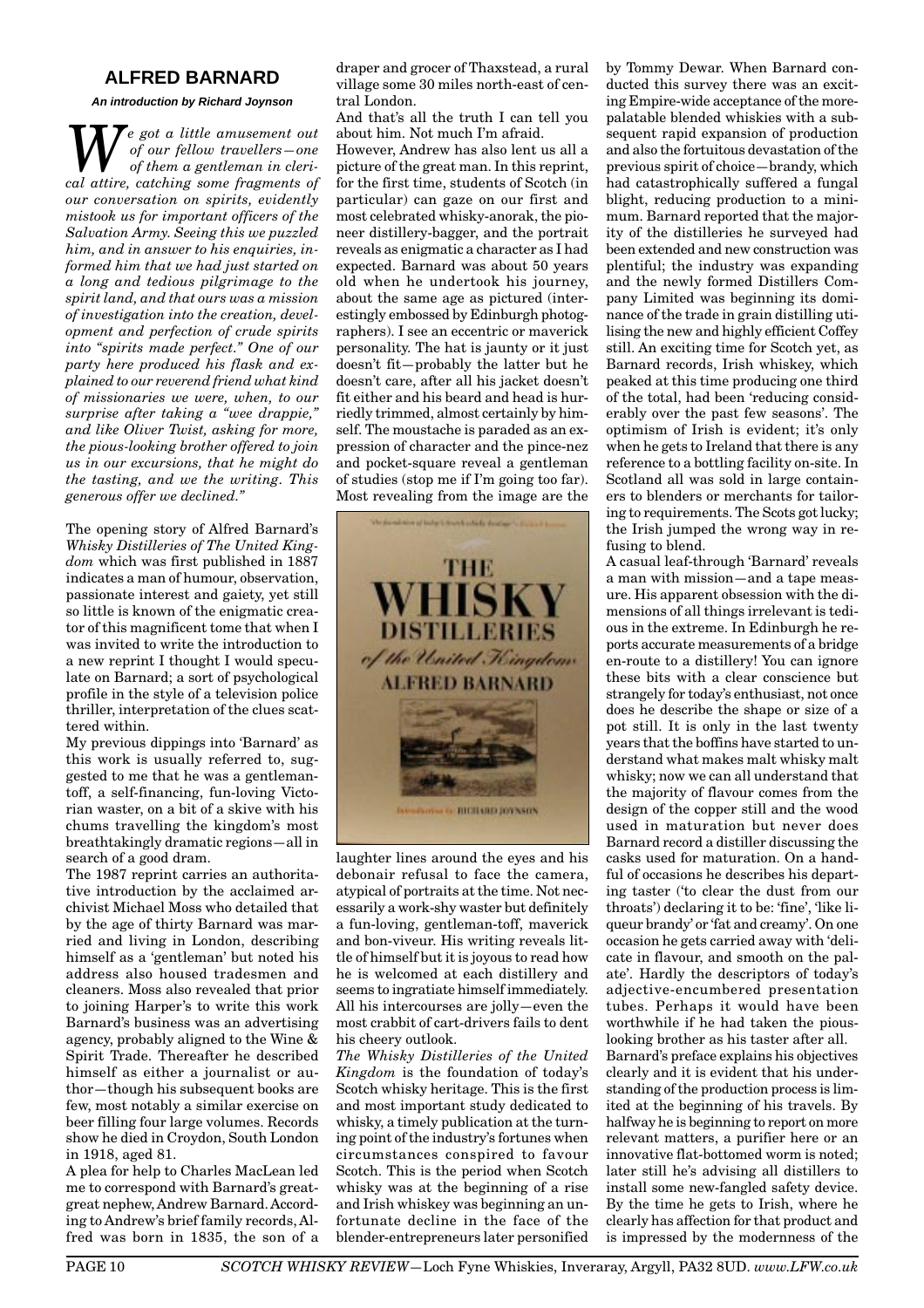industry, he shows a clear understanding of the whisky production process even dipping into the chemistry on occasion. His obsession of the degree of sophistication of production reflects the excitement of a fast-moving technological age; some distilleries have electric light, a telephone to the nearby station or 'an ingeniously contrived apparatus'. Bear in mind that by now the Victorians had picked out the world in Empire-pink, building railways, factories and inventing all manner of useful kit. Now it was the time of implementation of this achievement and Barnard was as excited as a writer for *Boy's Own* or *Look and Learn*. At one stop he is clearly dismayed that they only have the one pump!

It is the development of his reportage and understanding that makes this book a joy to read. Whisky enthusiast or not, there are little gems of information which create a fellowship with today's lifelong student. The merry travelogues which introduce each visit are a delight, worth reading in themselves if you share a passion for Scotland or Ireland. Stories soused with gory massacres of the past ('drew his sword and cut off their heads. Such playful conduct would hardly be tolerated these days'), social comment ('although the station had been open more than twenty years, we were the only persons who had ever booked first class'), companionship ('Fortunately we were a large party and a merry one') or high drama ('we collided with other vehicles, almost ran over one old woman and three street urchins'), always with unassuming wry humour. Towards the end of his journey the descriptions of the area and history occupy more space than the distillery visit, presumably at a request from his editor in London who was publishing his reports each week and realised that Harper's readers—sissy London wine professionals—were more enthusiastic about the flowery reports from the bare-kneed, hairy'n'scary wilds of North Britain than the capacity of a fire extinguisher or wotnot. Although Queen Victoria was an advocate of Scotland, most contemporary travel-writers were very disparaging of the areas Barnard celebrated with obvious passion.

Today's distillery visitor is one of a million every year; many producers consider the visitor-centre-and-brand-home to be an essential part of the success of their products. Bookshelves groan with repetitive guff describing the single malts available while some discuss the cleanliness of the toilets and the yumminess of the baguettes on offer. Specialist travel companies and a circuit of whisky hotels, bars and shops service a visitor on the whisky trail. I can imagine Barnard visiting my shop, to be delighted in the first instance by the range on offer, astonished by the range of ages presented (he described eight years as 'very' old), appalled by the collapse of Campbeltown as a producing region (he enjoyed his stay) and as confused as everyone else by the new manipulated or wood-finished whiskies. He would be vastly entertained by my collection of 'whiskies' from other parts of the world and distressed to hear that some people actually collect whiskies with a view to never drinking them. One thing is for sure, he would light up the shop with his presence. He's on my make-believe anyone for dinner list.

I wish I could persuade him that Irish still has potential for the future and that the decision makers in the Scotch industry are conscious of the past and respectful of the future. I would ask him to evangelise to today's Irish producers the method of Scotch's success and hammer into the Scotch single malt people the reasons for Ireland's near collapse. These are very special products, they have survived this far but if the profit-driven lunatics gain control of the asylum we will be left with only enough heritage to fill a weekend supplement. These guys have the potential to spoil the special nature of this fascinating product and it is all our job to educate and cajole.

Let me draw your attention to the closing paragraph of the opening piece, entitled 'Distillation', written by Barnard's unnamed 'dear friend, who will not let me "prent him"'. The whole article is worthy of study but on page 12 is a comment that reflects a depth of vision that has survived for 120 years:

"We shall be treading on delicate grounds when we refer to the fact that there are those who hold that the future of the Whisky trade lies with malt whisky."

Now, with sales of malt approaching 10% of all Scotch can the wisdom of this comment be appreciated. If all goes well, then this is still only the beginning. *book title & price?*

*If you would like a signed copy (£25) (signed by me—not Alf!) please advise us when you order and let us know of any special dedication you may require.*